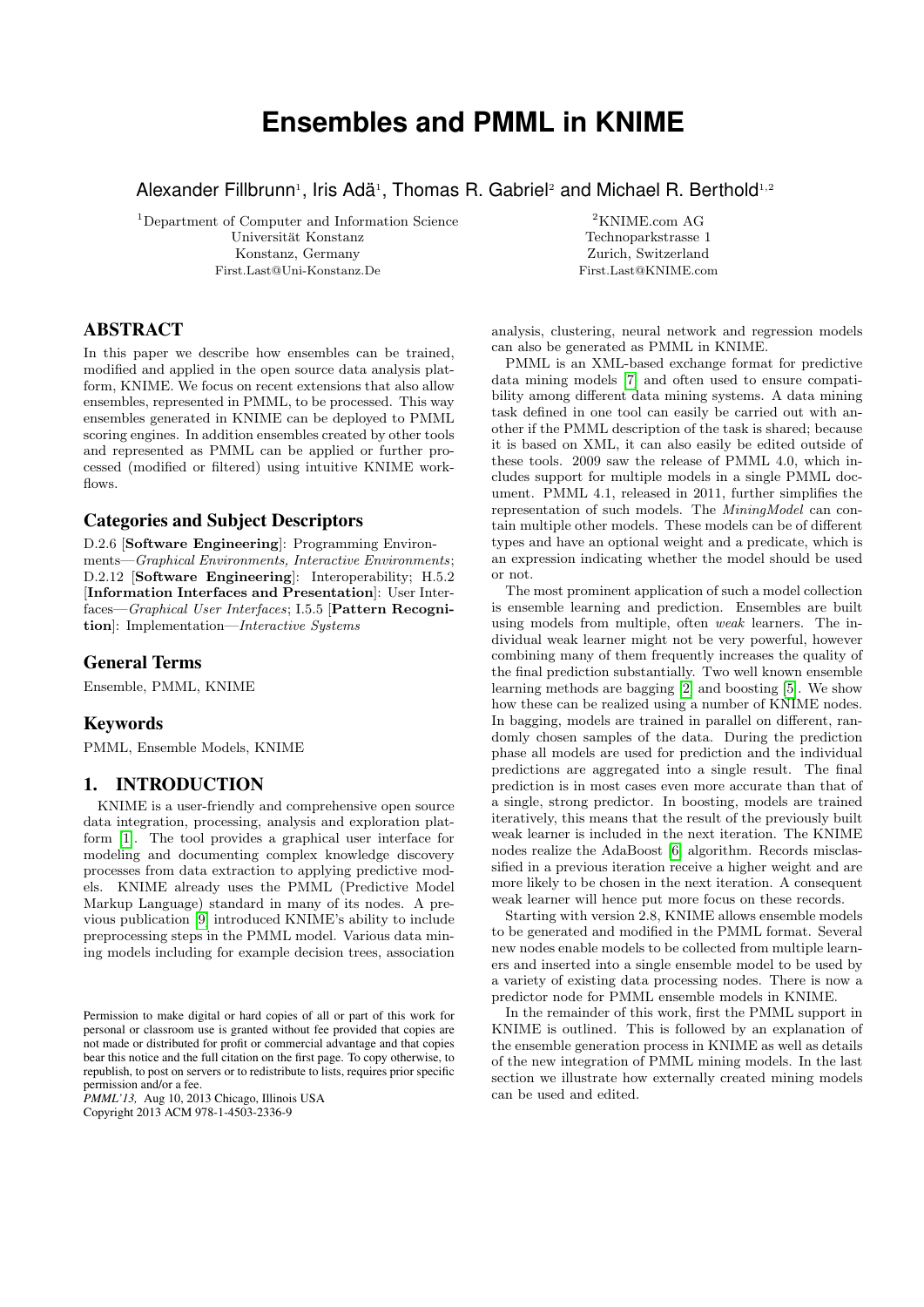

<span id="page-1-0"></span>Figure 1: An example of how KNIME includes the preprocessing steps in an externally created PMML document.

#### 2. PMML IN KNIME

In KNIME, data manipulation steps are modeled as connected nodes. The data flows through a workflow following connections between nodes. Each node can have one or more input and output ports. A port can either represent a data table, flow variables or a model. Flow variables and models are used to pass meta information between nodes. The KNIME platform natively supports PMML documents, as it uses them to document preprocessing steps and pass predictive models between nodes. The PMML Writer and Reader nodes in KNIME not only allow models to be stored for later use but also enable models to be exported for further processing with other data mining products such as the ZEMENTIS ADAPA Decision Engine [\[8\]](#page-4-6).

Starting with KNIME 2.6 the data preprocessing nodes provide an additional optional input and output port, denoted by blue rectangles. In this PMML port a PMML document can be passed to the node. The passed PMML document is enriched with the preproccessing steps as generated from the node. All preprocessing steps that take place in the node are documented in the passed document. If no document is passed, the node generates an empty document and includes only information from the node. Figure [1](#page-1-0) shows an example preprocessing workflow. Here the data set is read and then preprocessed. During preprocessing normalization, binning and transformation from a numerical to a categorical value is applied. The output PMML of the Number to String node contains the information of these three steps. Next an externally generated model is read using the PMML Reader and combined to the previously generated preprocessing PMML. In the last step the PMML Writer is used to export the new PMML document.

## 3. GENERATION OF ENSEMBLES

In this section we will show how ensembles can be generated in KNIME. First of all, we outline generation, without the new PMML, support for bagging, boosting and delegating. Afterwards the PMML support is explained using bagging as an exemplary ensemble learning situation.

## <span id="page-1-1"></span>3.1 Bagging

Bagging is an ensemble learning technique that creates multiple weak predictors and combines them to a single aggregated predictor that may lead to better predictions than each of the original ones. Each predictor is created by training a model on a different, representative part of the data. Even though each of the predictors might make a bad prediction on its own, as a collective they are often able to model the data's underlying concept better. To create a strong predictor, the weak predictions are aggregated using one of many different methods such as taking the mean of a numeric prediction or using the class that was predicted by the majority of predictors for a classification problem.

Ensemble generation in KNIME was already supported in versions earlier than 2.8. It involves splitting the data into chunks, collecting the models in a table, iterating the table in another loop and applying the model on the input data. Afterwards the prediction results need to be collected and a voting loop calculates the final prediction. Figure [2](#page-2-0) shows a workflow that can be used for learning and prediction, which creates an ensemble this way. The data are shuffled and then split into chunks, which are processed in a loop. For each chunk a learner learns a model which is then passed to a Model Loop End node. This node collects the models from all iterations and outputs a table with all the models once the last iteration has finished. In the second loop, another specialized node, the Model Loop Start, iterates the table with models and passes each model into a predictor node, which also has access to the data to be predicted. A Voting Loop End node finally produces an output by collecting the predictions from the predictor node and, for each record, selects the prediction that was made by most of the models.

#### 3.2 Boosting

Another ensemble learning strategy that can be realized with KNIME nodes is boosting: the AdaBoost algorithm [\[6\]](#page-4-5). As briefly outlined in the introduction, the AdaBoost algorithm assigns a higher weight to records that were misclassified in the previous iteration. In the subsequent iteration the sample is chosen based on this weight: therefore records with a higher weight are more likely to be chosen. Consequently the next base learner focuses on patterns incorrectly classified by the previous base learner.

For boosting KNIME offers preconfigured meta nodes, which turn setting up a boosting workflow into fairly straight forward process. Two special meta nodes, namely the Boosting Learner and the Boosting Predictor node support such workflow. The content of a *Boosting Learner* for multilayer perceptrons is shown in Figure [3.](#page-2-1) The input to the Boosting Learner Loop Start is a data table containing the training data. In the loop, the RProp MLP Learner first trains a model on the data and then passes it to the PMML Predictor, which forms a prediction on the training data using the model. In the Boosting Learner Loop End the performance of the model is evaluated and another iteration is triggered until the model is considered good enough. Then a data table with multiple models is sent to the output port.

Figure [4](#page-2-2) shows the content of the associated prediction meta node. Here the models in the table that were generated by the learner are used to make a prediction for the incoming data. The Boosting Predictor Loop End then selects the best prediction. The Scorer node at the end can be used for debugging purposes, for example with a confusion matrix.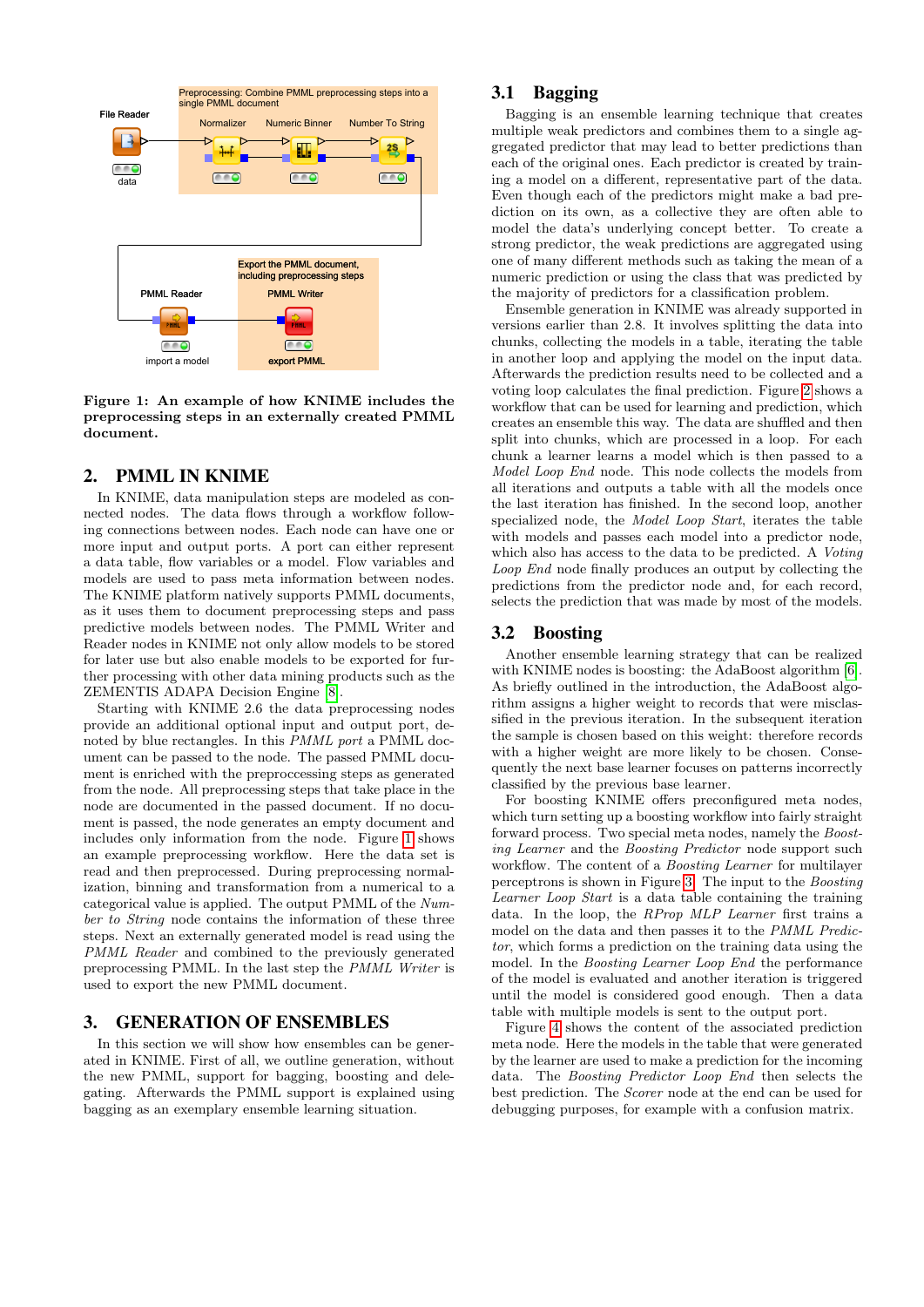

<span id="page-2-0"></span>Figure 2: Bagging in KNIME. As described in Section [3.1](#page-1-1) the basic bagging methodology is shown here. First multiple decision trees are learned on subsets of the data and collected in one table using the Model Loop End node. This table is used for predicting the test data, as read from the CSV Reader. The prediction and final aggregation of the multiple predicted values is performed in the second loop.



<span id="page-2-1"></span>Figure 3: The boosting learner meta node in KNIME. Here a multi layer perceptron is trained in each loop iteration. The final algorithm is performed with a loop construct.



<span id="page-2-2"></span>Figure 4: The boosting predictor meta node in KNIME. The general PMML predictor here means that no additional configuration is necessary. For every boosting table the predictor will produce the prediction based on the results of the base learners.

#### 3.3 Delegating

The last ensemble technique implemented in KNIME is a simple version of delegating [\[4\]](#page-4-7). For delegating, patterns wrongly predicted from the precedent base learner are forwarded to the next one. Delegating is also implemented in a loop. The Delegating Loop Start outputs all the patterns that were either incorrect classified or that had received a classification with a low probability in a previous iteration. In the content of the loop a new model is learned and passed to the first port of the Delegating Loop End. The second port receives the insufficient classified data points from this run and sends them back to the Delegating Loop Start node. The loop finishes when either no more data points are classified as incorrect or after a fixed number of iterations. In Figure [5](#page-3-0) a delegating regression in KNIME is shown.

#### 3.4 PMML MiningModels

The PMML standard has a special model type for ensemble models, which is called a *MiningModel*. It serves as a container for multiple data mining models that are part of an ensemble and also defines the aggregation method that should be used when making a prediction. The PMML Mining-Model consists of multiple segments. Each segment can be weighted optionally. Each segment contains a model and a predicate which tells the consuming node when it should use the model and when to ignore it. The model types that can be included in such an ensemble include TreeModel, NeuralNetwork, ClusteringModel, RegressionModel, GeneralRegressionModel and SupportVectorMachineModel. While it is possible to have models of different types in one Mining-Model, these models must all fit to the MiningModel's mining function, which can either be regression, classification or clustering. Another important attribute of a MiningModel is the aggregation method that is used to create a single prediction based on the results of the individual models. The PMML standard currently defines ten different aggregation methods of which nine are currently supported by KNIME. These methods include majority vote, sum, average and weighted average. Model chaining is not supported since it is currently not possible to generate nested Mining-Models from flat tables.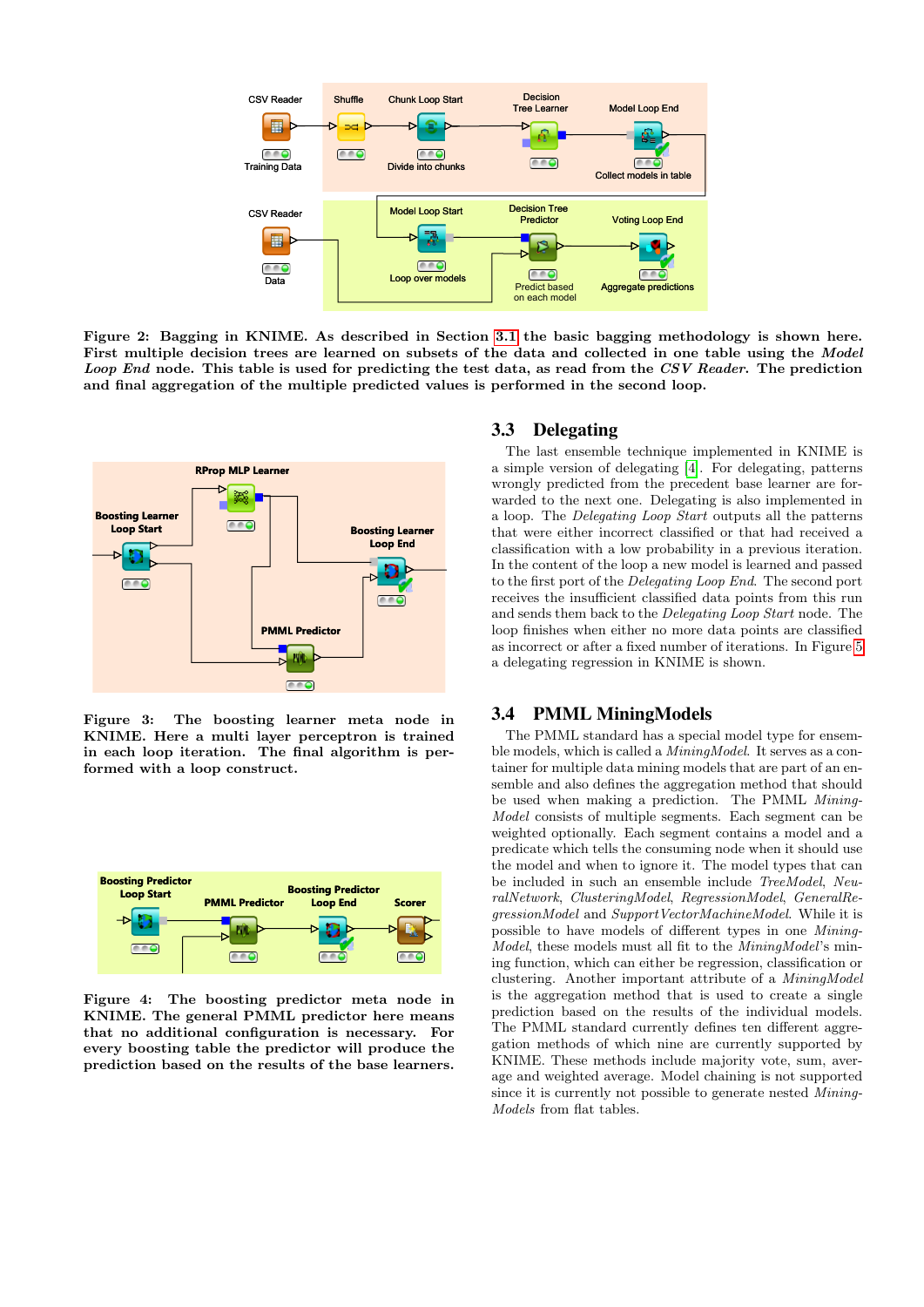

<span id="page-3-0"></span>Figure 5: A delegating regression is shown in this Figure. Well predicted data points are filtered, by calculating the error to the original value. Data points with a error higher than a threshold a filtered with the Row Filter and the rest is fed back to the start of the loop.

## 3.5 Creating PMML MiningModels

Where possible (that is: supported in PMML), KNIME's mining nodes use PMML as the format for their models. Using special ports learner nodes output their models as PMML. A corresponding predictor consumes the PMML model together with the dataset to be predicted. As of version 2.7 KNIME also contains nodes that natively support consuming or producing PMML MiningModels. The newly introduced nodes allow the integration of several models from one or many learners into a single ensemble model, a so-called MiningModel as defined by [\[3\]](#page-4-8).

There are two different approaches in KNIME to create a PMML MiningModel. An ensemble model can be created from a data table using the new Table to PMML Ensemble node. In order to generate the model the table must contain one column with PMMLCells and can optionally include a second numerical column used to assign a weight to each model in the PMML column. E.g. the Boosting Learner Loop End in Figure [3](#page-2-1) and the Model Loop End in Figure [2](#page-2-0) produce such a data table. The second approach feeds the models into the new PMML Ensemble Loop End node directly, where they are collected and output to the PMML MiningModel in the final iteration of the loop. Model weights can be assigned to the Loop End node by using a flow variable. These variables are passed from node to node together with the main data but have an extra port, denoted by a red circle as the input port.

#### 3.6 Bagging realization with PMML

For bagging with PMML ensemble models, the data first has to be split into chunks using the *Chunk Loop Start* node. The number of chunks the data is divided into is equal to the number of models the ensemble will contain. Shuffling the data beforehand is recommended in order to give each individual learner a representative chunk of data. In the loop initiated by the Chunk Loop Start the learner is applied to each chunk of data and passes the trained model to a PMML Ensemble Loop End node, which collects the models and outputs the ensemble once the loop terminates. The aggregation method for the ensemble can be set in the configuration of the PMML Ensemble Loop End. Additionally it is possible to assign each model a weight by passing a flow variable. This is a specialty only available with the

new MiningModel based realization. Although the Model Loop End collects models as well it does not take weight into account. When a flow variable for weight is given, the Loop End checks the variables value in each iteration and assigns it as the currently trained models weight. While a minimal bagging workflow previously needed two loops and seven nodes, it can now be constructed with only one loop and five nodes. Figure [6](#page-4-9) shows a bagging workflow that uses the new PMML Ensemble Loop End node. In Figure [7](#page-5-0) the weight is read from a table and assigned via the optional flow variable port. The dialog contains configuration possibilities for the weight and the aggregation method.

#### 4. WORKING WITH PMML ENSEMBLES

In this section we show how ensembles, which are built using the PMML Ensemble Loop End or the Table to PMML Ensemble nodes can be modified and how ensemble prediction in KNIME works.

## 4.1 Modifying PMML MiningModels

Apart from creating models, KNIME also supports the modification of ensembles and the retrieval of a subset of models from an ensemble. This makes it possible for example to load an externally generated mining model, add and remove models or modify a model's weight. To do so, an ensemble can be transformed into a data table with a PMML column for the models and a double column containing the weights of the models whereupon all of the data manipulation nodes available in KNIME can be used. The new node that is available for this task is the PMML Ensemble to Table node. KNIME provides several nodes to modify the resulting table, such as the Row Filter, Math Expression or Cell to PMML node. One could even imagine using the XML nodes to directly modify the PMML of each model.

Figure [8](#page-5-1) shows a workflow that loads a PMML Mining model from a file. It then splits the ensemble into a table structure, which contains the individual PMML models and the weights. The table is sorted by the model weight and only the top five models are retained. Finally a new ensemble mining model using only those five models is created and stored.

Due to the fact that PMML is a XML dialect, KNIME's XML processing capabilities can be drawn upon when mod-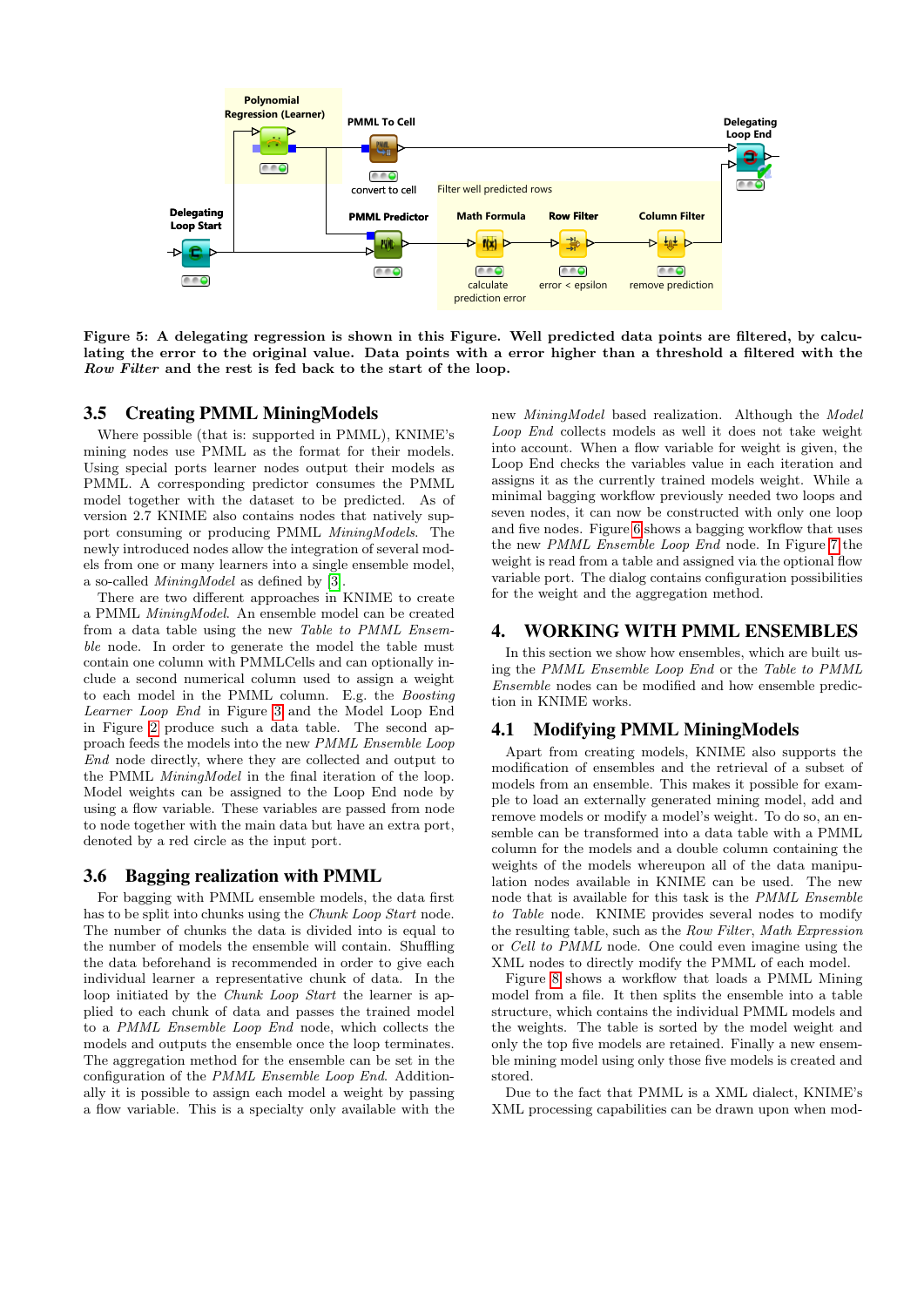

<span id="page-4-9"></span>Figure 6: Bagging using the PMML MiningModels. The prediction and aggregation of the predicted values is performed by the PMML Ensemble Predictor.

ifying various parts of PMML Mining Models, with the exception of from adding and removing models. XML nodes can be used to modify data dictionaries, predicates or model parameters.

#### 4.2 Prediction with PMML MiningModels

The generated ensemble models can also, of course, be used for prediction in KNIME. To make a prediction, each of the models in the ensemble is applied to the data to produce an individual prediction and these are then combined for the final output. We can, of course, do this within KNIME by splitting the ensemble and then applying individual predictors. However, in addition to to the new PMML ensemble creation nodes, there is also a new KNIME node, which can utilize these models to make direct predictions. The PMML Ensemble Predictor (as used in Figure [6](#page-4-9) or [7\)](#page-5-0) node has two inputs: a PMML Mining model input and a table input for the data to be predicted.

For the prediction the node internally creates a predictor for each model in the ensemble and executes it on the input data. The result is a number of predictions from multiple models. These results are aggregated into a single value. Depending on the mining function of the ensemble, different aggregations, such as Majority Vote or Weighted Average for example, can be applied. For classification, only majority vote, weighted majority vote, select first and select all are applicable since the results from the predictions are not numeric. Results from applying regression models can only be aggregated using average, weighted average, media, max, sum, select first and select all. Clustering models can be used with (weighted) majority vote, select first and select all. The mining function of an ensemble is determined by an XML attribute in the PMML document and the predictor always checks if the selected aggregation is valid and displays an error otherwise.

## 5. CONCLUSIONS

The new nodes in KNIME provide native support for PMML Mining Models which are either generated internally from KNIME learners or by using the already existing means of loading PMML into KNIME from other sources. Compared to the prior style of storing multiple models in data tables this new approach is easier to use and allows the sharing of other ensemble based mining models with other tools. Ensemble models that are created by the Table to PMML Ensemble or the PMML Ensemble Loop End nodes are fully compatible with existing KNIME nodes that process PMML. They can be read and written into the file system and stored in table cells.

## 6. REFERENCES

- <span id="page-4-0"></span>[1] M. R. Berthold, N. Cebron, F. Dill, T. R. Gabriel, T. Kötter, T. Meinl, P. Ohl, C. Sieb, K. Thiel, and B. Wiswedel. KNIME: The Konstanz Information Miner. In Studies in Classification, Data Analysis, and Knowledge Organization (GfKL 2007). Springer, 2007.
- <span id="page-4-3"></span>[2] L. Breiman. Bagging predictors. Machine Learning, 24(2):123–140, 1996.
- <span id="page-4-8"></span>[3] DMG. Pmml 4.0 - multiple models: Model composition, ensembles, and segmentation. <http://www.dmg.org/v4-0-1/MultipleModels.html>. visited on May 6th 2013.
- <span id="page-4-7"></span>[4] C. Ferri, P. Flach, and J. Hernández-Orallo. Delegating classifiers. In Proceedings of the twenty-first international conference on Machine learning, page 37. ACM, 2004.
- <span id="page-4-4"></span>[5] Y. Freund, R. Schapire, and N. Abe. A short introduction to boosting. Journal-Japanese Society For Artificial Intelligence, 14(771-780):1612, 1999.
- <span id="page-4-5"></span>[6] Y. Freund and R. E. Schapire. A decision-theoretic generalization of on-line learning and an application to boosting. Journal of computer and system sciences, 55(1):119–139, 1997.
- <span id="page-4-2"></span>[7] A. Guazzelli, W.-C. Lin, and T. Jena. *PMML in* Action: unleashing the power of open standards for data mining and predictive analytics. CreateSpace, 2010.
- <span id="page-4-6"></span>[8] A. Guazzelli, K. Stathatos, and M. Zeller. Efficient deployment of predictive analytics through open standards and cloud computing. SIGKDD Explor. Newsl., 11(1):32–38, Nov. 2009.
- <span id="page-4-1"></span>[9] D. Morent, K. Stathatos, W.-C. Lin, and M. R. Berthold. Comprehensive pmml preprocessing in knime. In Proceedings of the PMML Workshop. KDD 2011, 2011.